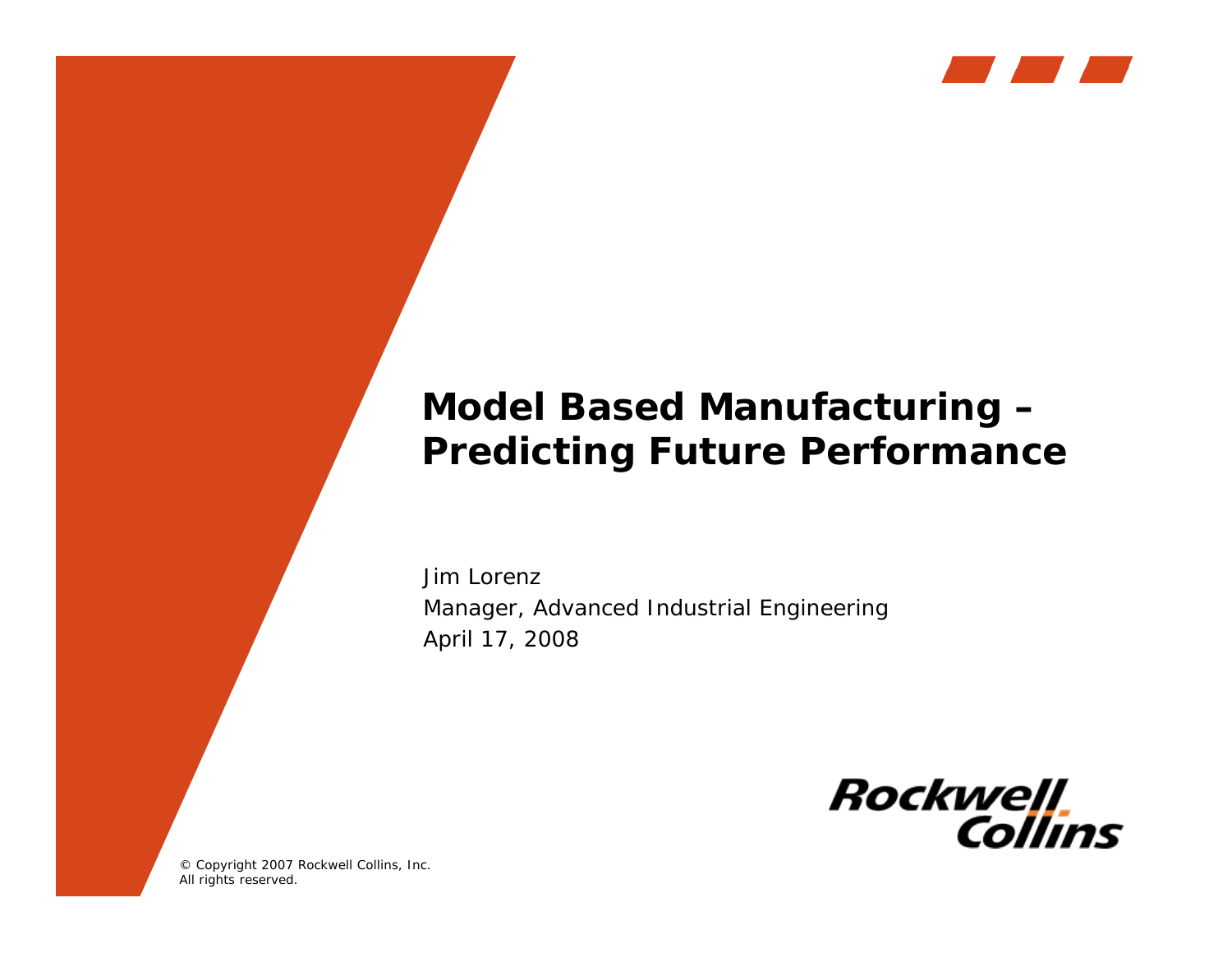



# Agenda

- MBE Overview
- MBm Projects
- MBm/MRL Relationship
- Summary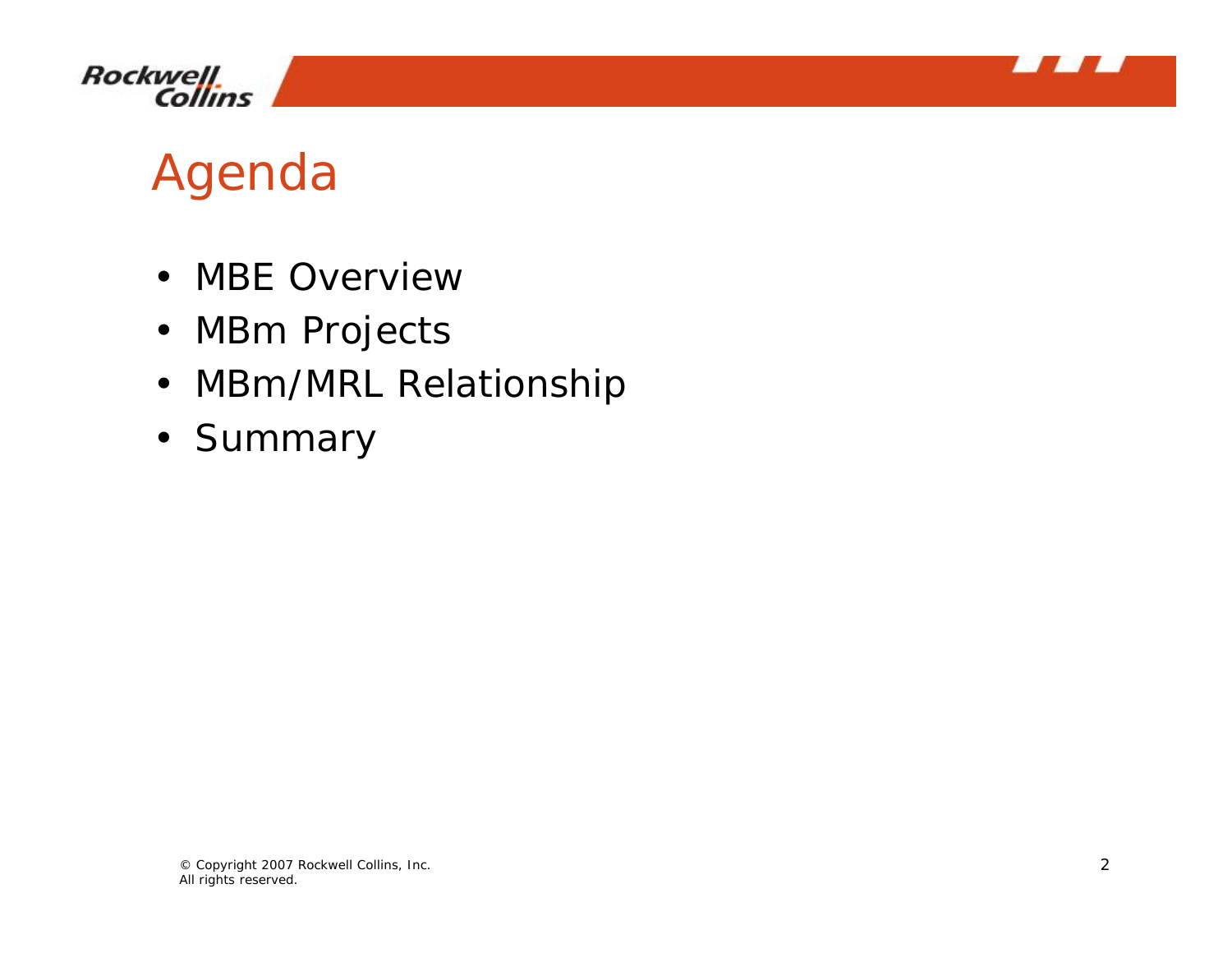### What is the Model Based Enterprise?



**Model Based Engineering**  $(MBe)$ 

**Rockwell** 

Collins

All rights reserved.

**Model Based Manufacturing**  $(MBm)$ 

**Model Based Sustainment**  $(MBs)$ 

Be, MBm or Mbs, iv ensures the availability of managed information at the right place and time, supporting multi funstienal desisien making  $\widehat{\mathcal{C}}$  and  $\widehat{\mathcal{C}}$  and  $\widehat{\mathcal{C}}$ erdss derheint die eisfon assesses Engineering Professioe and assesses Pracessadue/representementse a music comparison of requirements is the Material of **MBS Product modeling<br>Model Based Enterprise: An** Information modeling **incorporates standard** making tools and processes through structures and visualizationModel Based Enterprise: An integrated en regningent which all September of enables multi-disciplinary" decision making throughout the entire life cycle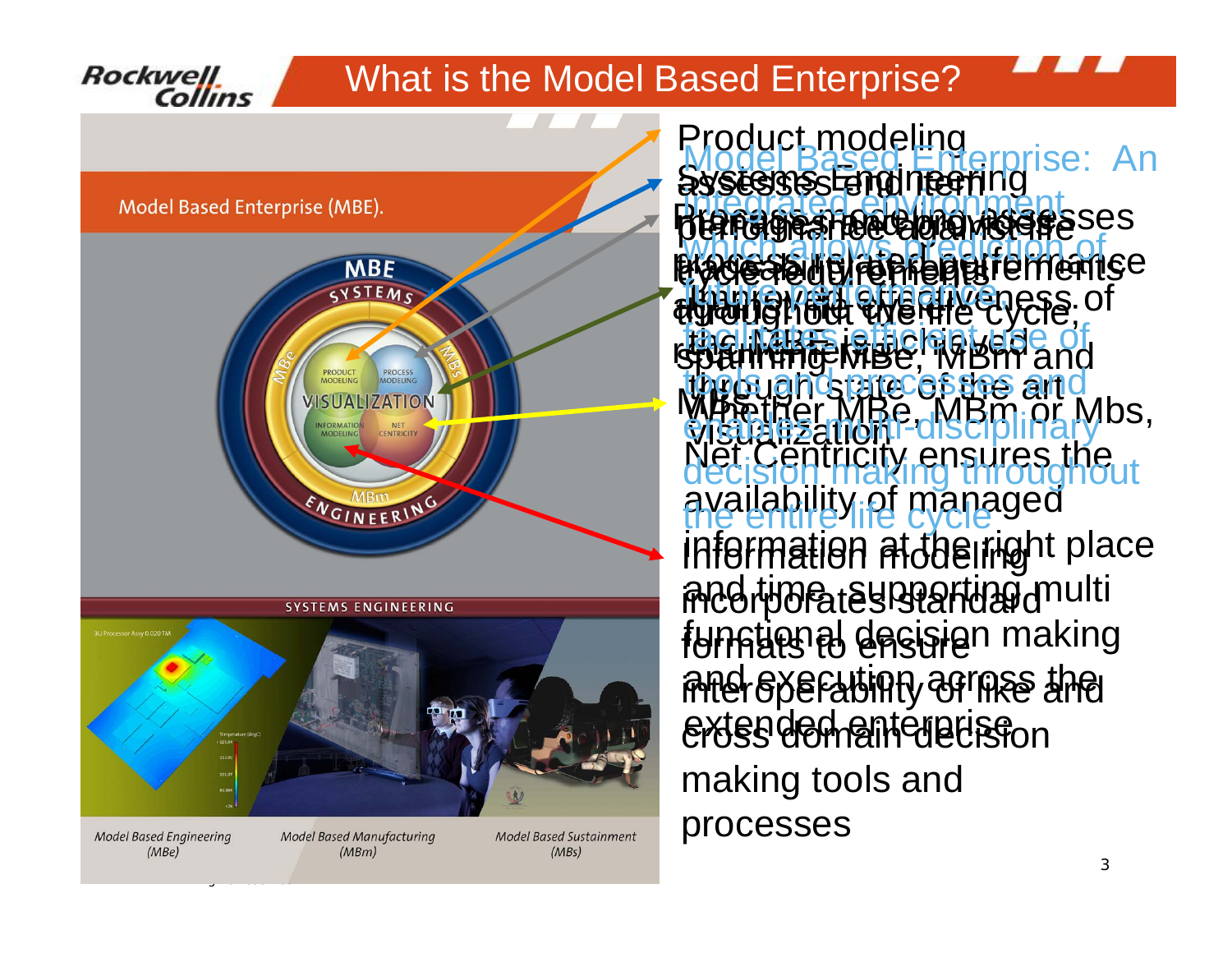![](_page_3_Picture_0.jpeg)

## Rockwell<br>Collins

Process

Improve

process

efficiency

Modeling:

#### MODEL BASED MANUFACTURING

Enhances performance through integrated simulation and visualization environments.

![](_page_3_Picture_4.jpeg)

#### **Product Modeling**

- > Optimize design implementation
- > Reduce prototype investment
- > Improve manufacturing yield

#### **Information Modeling**

- > Interoperability of like domain tools
- > Interoperability of cross domain tools
- > Reduce life cycle costs

#### **Process Modeling**

- > Improve process efficiency
- > Reduce manufacturing variation
- > Enhance inventory management

#### **Net Centric Manufacturing**

- > Improve supply chain management
- > Increase effectiveness of manufacturing execution within the enterprise
- > Enhance customer communication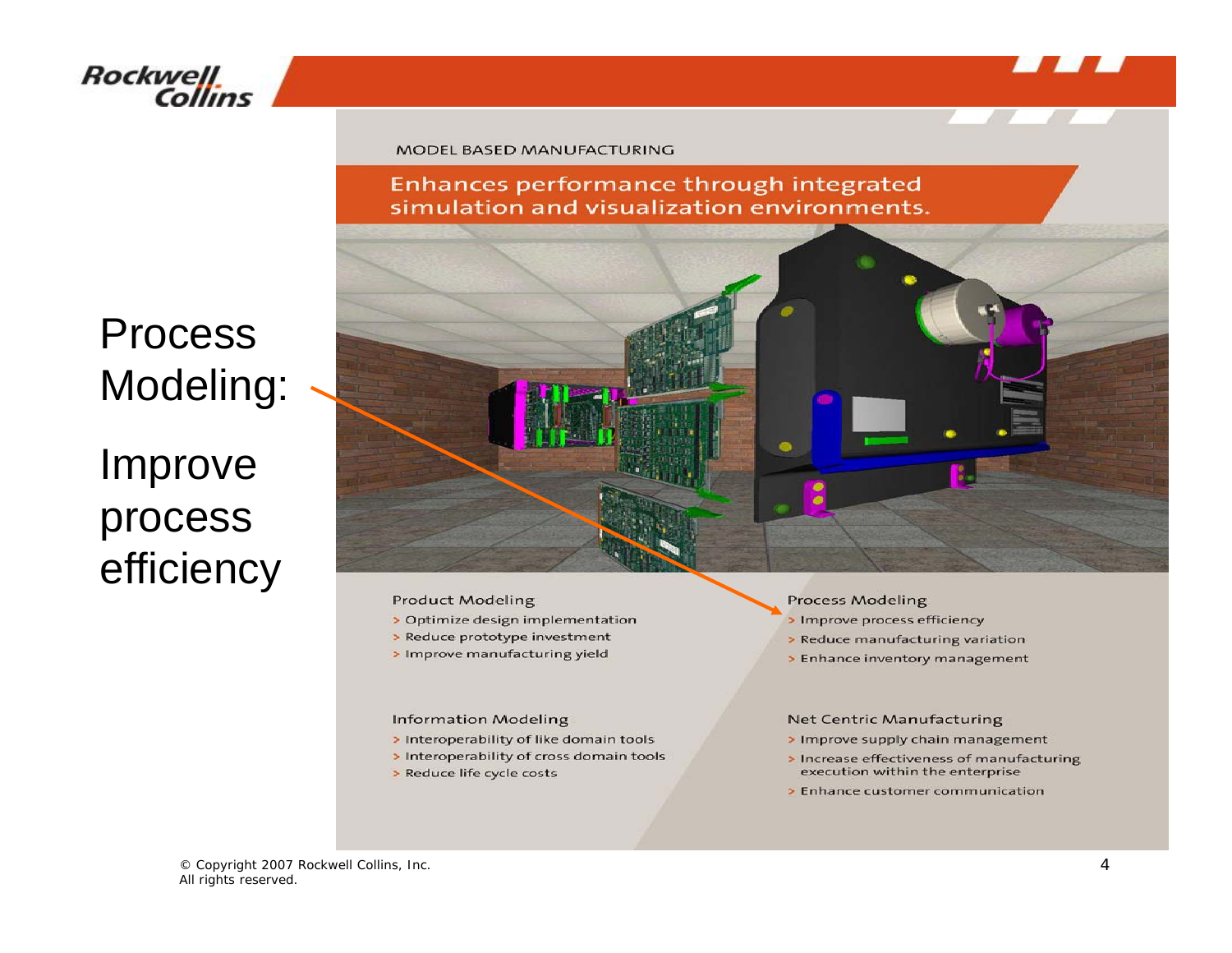![](_page_4_Figure_0.jpeg)

© Copyright 2007 Rockwell Collins, Inc. 5 All rights reserved.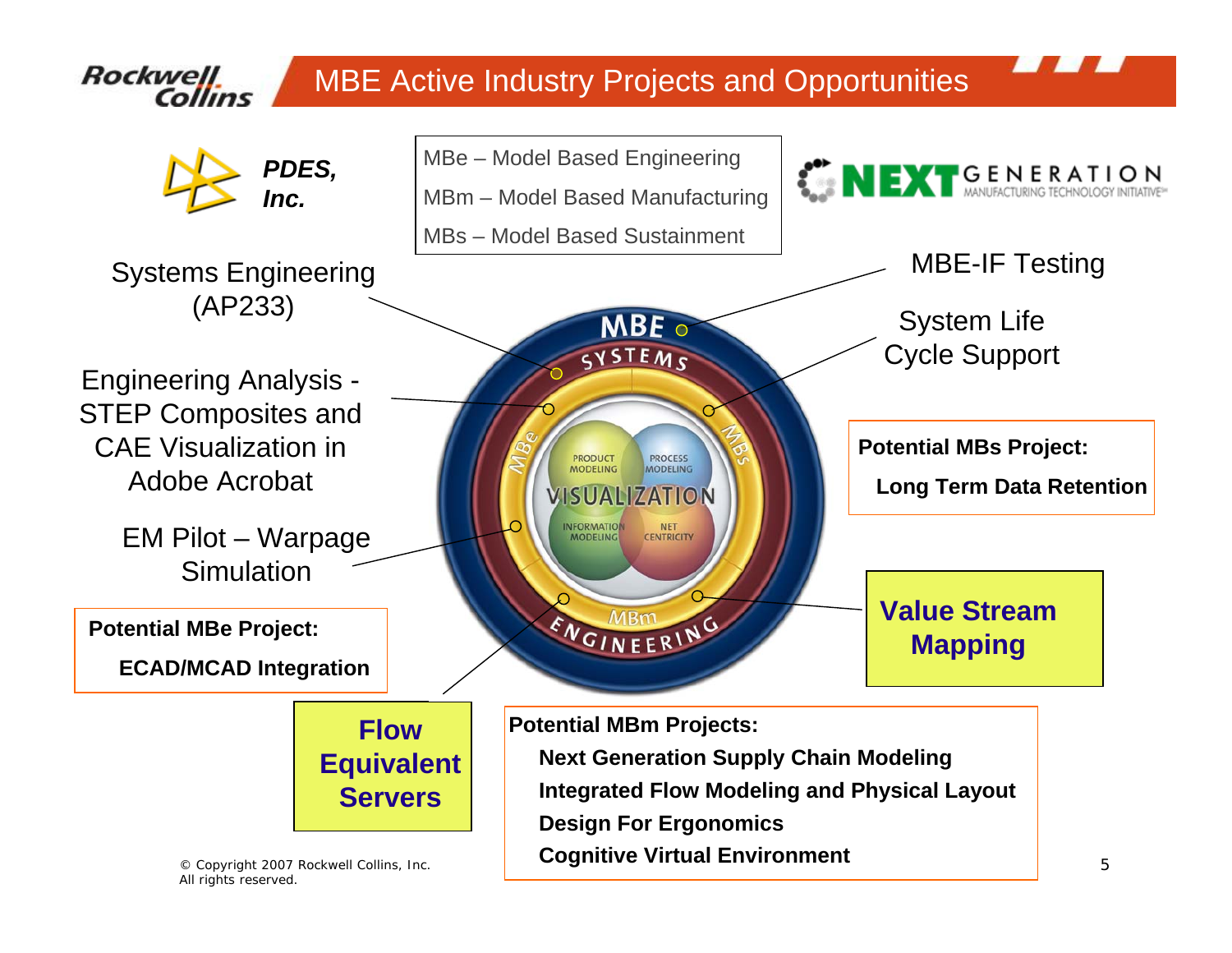![](_page_5_Picture_0.jpeg)

![](_page_5_Picture_1.jpeg)

## **Process Modeling: VSM to Simulation (Current State)**

![](_page_5_Figure_3.jpeg)

### Issues with Current State:

- Discrete event simulations are time consuming to create and duplicate much of the effort to generate the VSM
- Suppliers are hesitant to share simulation data because it can include intellectual property
- Inconsistencies in how simulations are done make it difficult to gather information from a large supply chain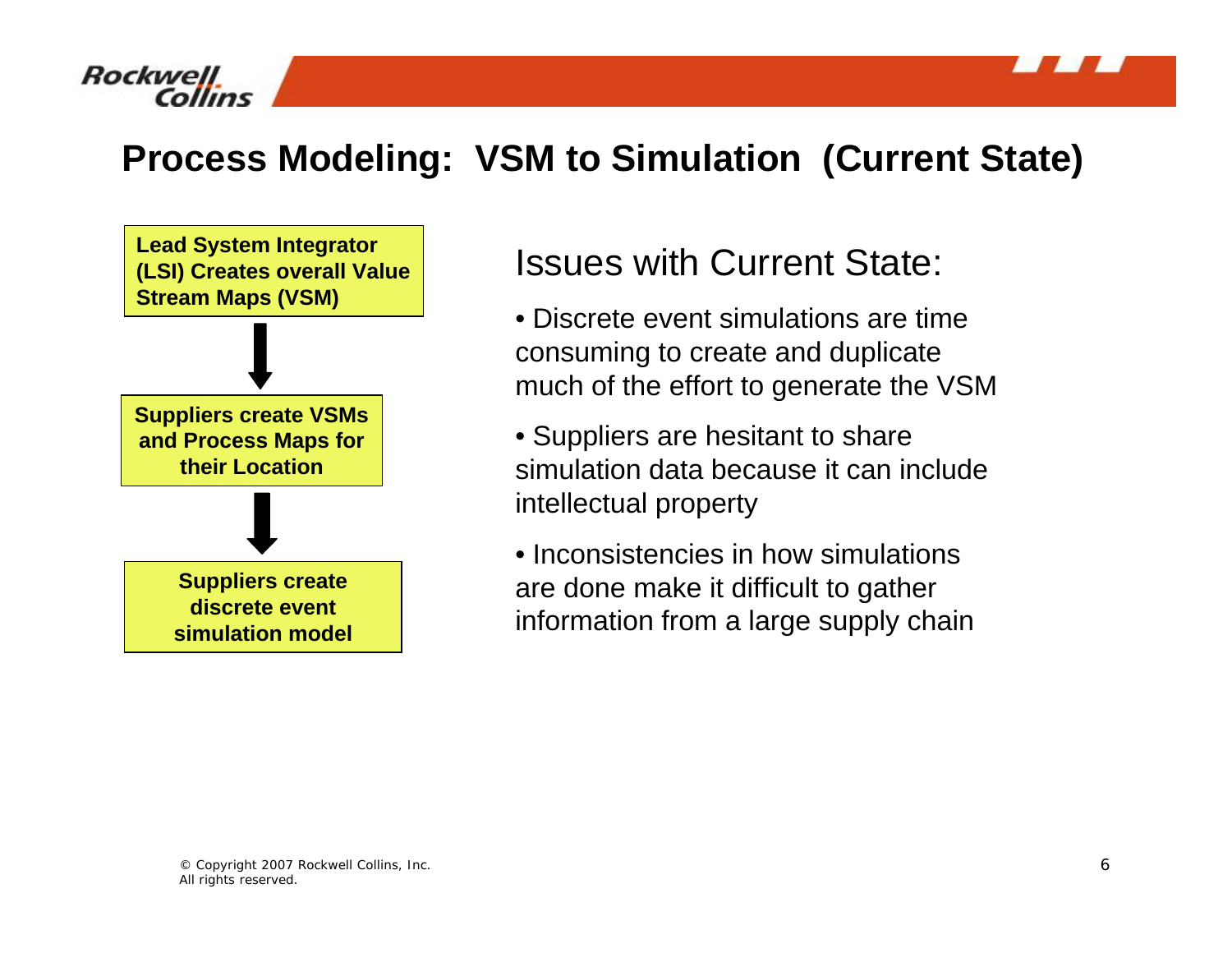![](_page_6_Picture_0.jpeg)

![](_page_6_Picture_1.jpeg)

## **Process Modeling: VSM to Simulation (Future State)**

![](_page_6_Figure_3.jpeg)

Benefits of Future State:

- DESs are easier to generate and more standard
- Enhanced communication between customer and LSI
- Predictive supply chain modeling
- Reduced intellectual property concerns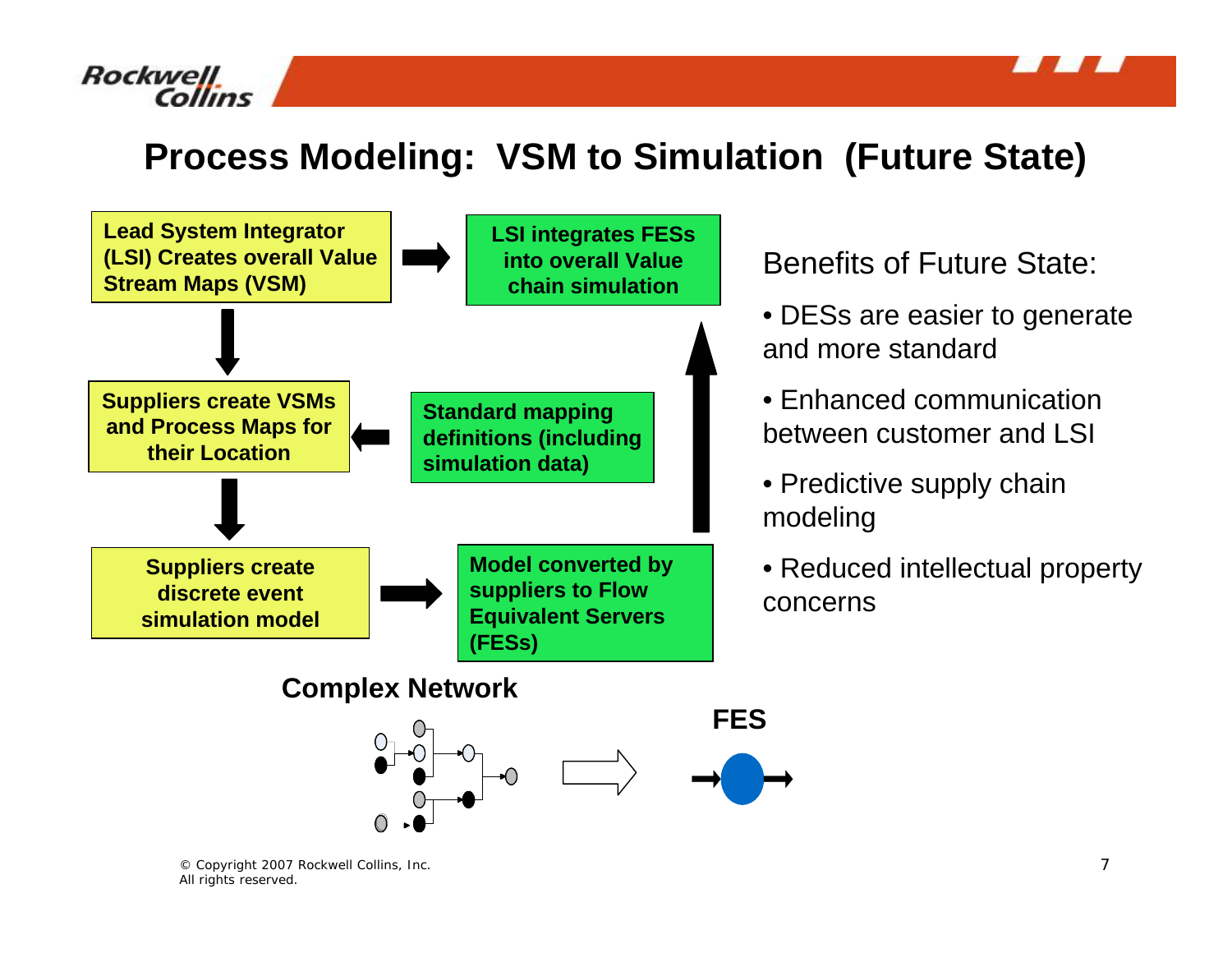![](_page_7_Picture_0.jpeg)

![](_page_7_Picture_1.jpeg)

## Process Modeling within the MRL Structure

![](_page_7_Figure_3.jpeg)

All rights reserved.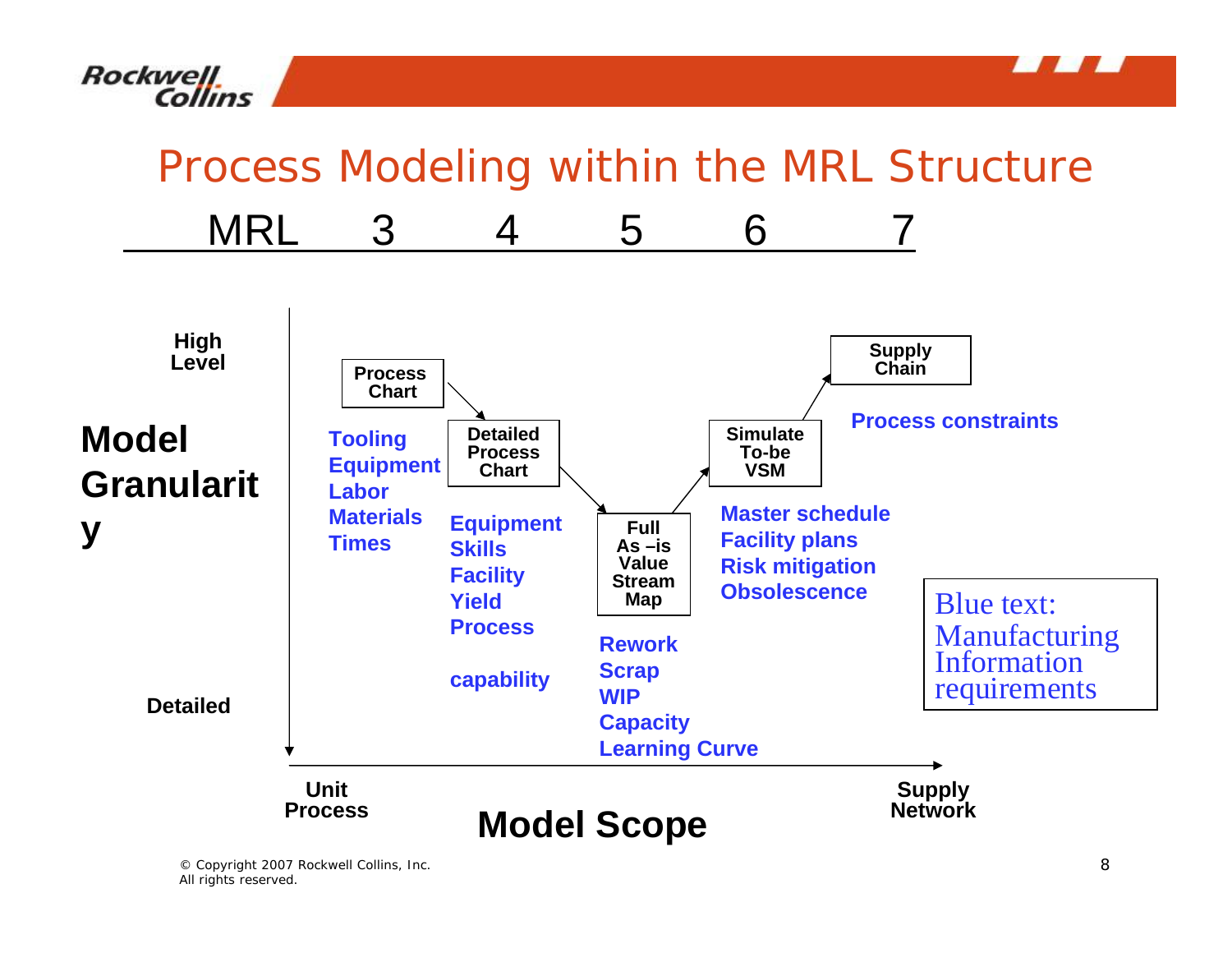![](_page_8_Picture_0.jpeg)

![](_page_8_Picture_1.jpeg)

# **Summary**

- Manufacturing Readiness Levels assesses whether or not a design will be successful in production
- Model Based Manufacturing provides the ability to predict the performance of products and processes
- Information flow across boundaries requires standard data definition